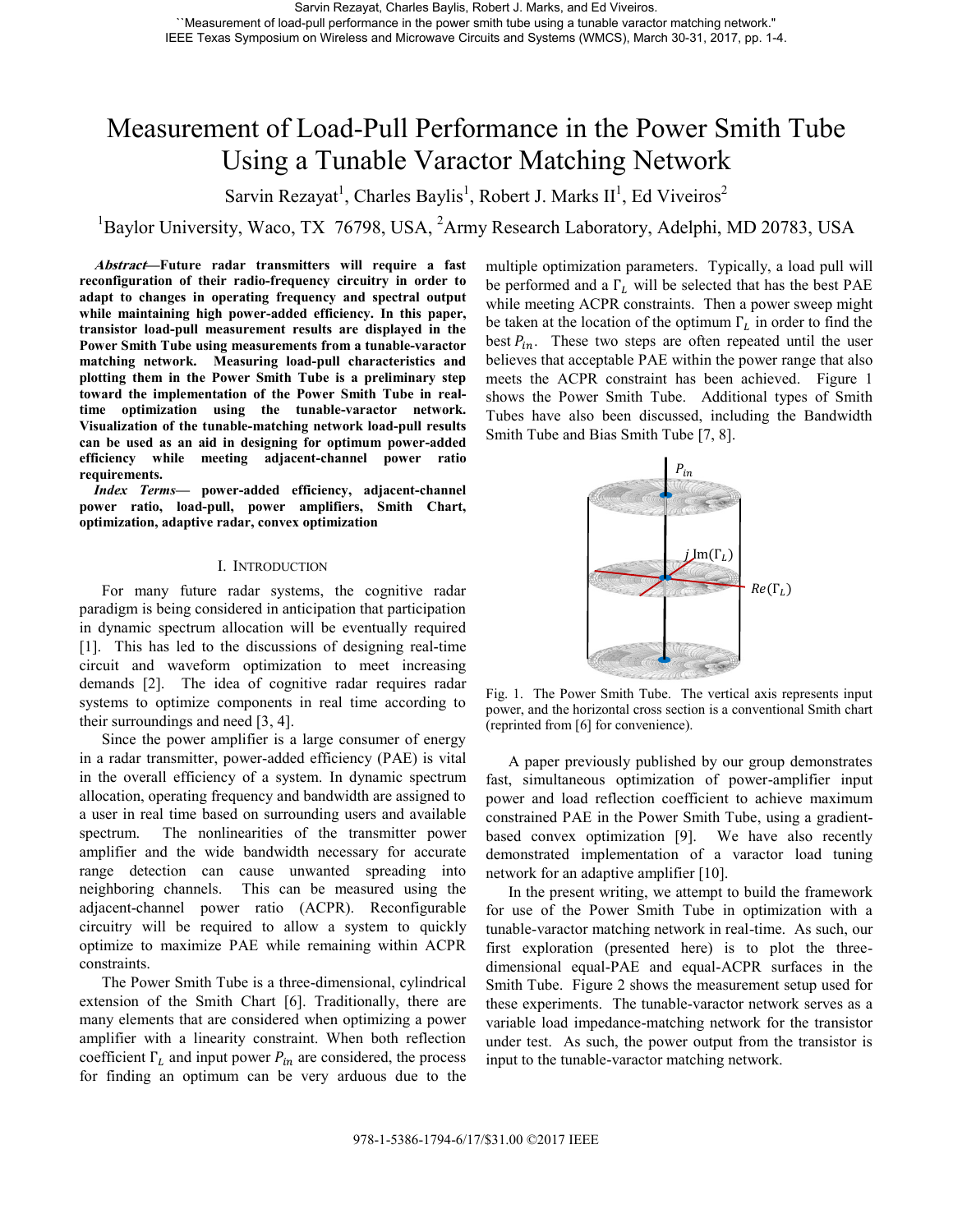

Fig. 2. Measurement test setup.

Figure 3 shows the topology and layout of the tunablevaractor matching network, designed for use at 1.3 GHz based on the approach of Fu [11]. Figure 4 shows the characterized states at an input power of 0 dBm of the matching network for the load reflection coefficient  $\Gamma_L$ , whose complex plane is the Smith Chart.

A power-dependent characterization is required for the varactor matching network due to its nonlinear behavior with input power, which is the device output power. This characterization is thoroughly described in a recently submitted journal paper [12], and is employed in this work.



 $(a)$  (b) Fig. 3. (a) Design of 1.3 GHz tunable matching network, based on Fu [11], (b) implemented tunable-varactor matching network, reprinted from [10] for convenience



Fig. 4. Characterized load reflection coefficient states for the tunable varactor matching network, reprinted from [10] for convenience

## II. MEASUREMENT RESULTS

Load-pull measurements were performed on a Microwave Technologies MWT-173 field-effect transistor (FET) at different power levels to construct PAE and ACPR contours within the Power Smith Tube. The operating frequency was 1.3 GHz. The transistor was biased to a  $V_{GS} = -1$  V,  $V_{DS} = 2$ . At this bias point, significant nonlinearity exists, providing spectral spreading. A modified linear up chirp was generated using an Agilent N5182A signal generator. Agilent E3647A power supplies were used to supply voltage to the transistor and varactors. An Agilent N1911A power meter was used to measure power out and an Agilent N9010A signal analyzer was used to measure ACPR. Each point on the Smith chart took approximately 4 seconds to measure. The load-pull measurements were performed from -9 dBm to 5 dBm of input power in 1 dBm increments. A constraint of  $ACPR \leq -1$ 30 dBc was imposed on the design. The maximum PAE satisfying this ACPR constraint was found to be 17.5% at located at  $\Gamma_L = 0.41/13.34^\circ$  and  $P_{in} = 1$  dBm. Figure 5 shows the Power Smith Tube plot for this constraint. This figure was obtained with Matlab by concatenating all the separate loadpull data and then creating an isosurface using built-in matlab commands. The blue surface is the  $ACPR = -30$  dBc surface, representing the constraint. The red surface represents the equal-PAE surface for the maximum constraint PAE of 17.5%. The point at which these two surfaces intersect is the constrained optimum point. Note that the PAE surface was chosen to be shown instead of gain or output power because this is the parameter that is going to be used in optimization. Figure 6 shows the top view of the Smith Tube which reveals that edges of the  $ACPR = -30$  dBc surface are also the edges of the region accessible by the tunable varactor matching network shown in Fig. 4. This is an additional visualization issue that typically occurs when the Smith Chart coverage of the matching network is limited. Therefore, it can be concluded that the boundaries of the  $ACPR = -30$  dBc surface would simply be the edges of the tuner accessible region and the bottom of the cylinder.



Fig. 5. Measurement Surfaces for ACPR = -30 dBc and PAE=17.5% in the Power Smith Tube. The ACPR-constrained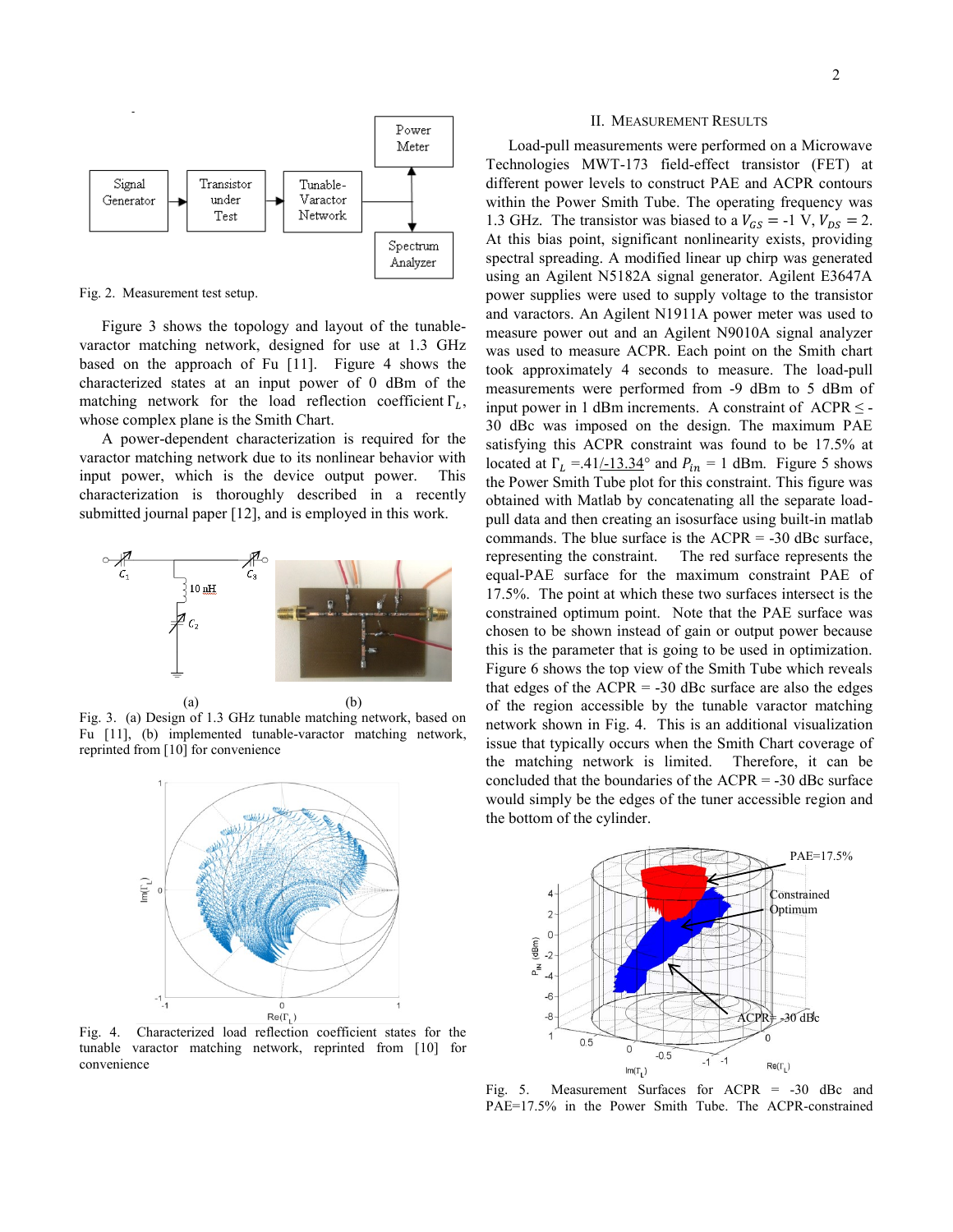optimum solution occurs where the two surfaces intersect; the surfaces are collinear at this point. The maximum PAE satisfying the constraint was found to be 17.5%, located at  $\Gamma_L = 0.41 \div 13.34^\circ$  and  $P_{in} = 1$  dBm.

Figure 5 demonstrates how the point where the ACPR constraint surface and constrained-optimum PAE surface meet is where the optimum solution occurs. This figure also reveals that the shapes of these two regions are nearly convex, which is ideal and suitable for our previously presented gradient optimization technique [9]. Note that these shapes do not have to be perfectly convex since some nonconvexity is inevitable because of noise. As long as the general shape of these regions are convex, the algorithm should have no problems converging.

Figure 7 shows the graphical design for a different constraint:  $ACPR \leq -38$  dBc. The constrained optimum PAE is 10.89%, located at  $\Gamma_L = 0.42/14.65^{\circ}$  and  $P_{in} = 2$  dBm. The  $PAE = 10.89\%$  surface for this figure is much larger since the PAE constrained optimum value is smaller. The ACPR acceptable region is also smaller which is due to the ACPR constraint being stricter. However, despite these changes, this limit still proves to be suitable for optimization since the PAE and ACPR surfaces are nearly convex. This also demonstrates that an intelligent fast algorithm could be feasibly implemented in the Power Smith Tube for constrained optimization on this device.



Fig. 6. The top view of the Power Smith Tube shown in Figure 5. It can be observed that the  $ACPR = -30$  dBc surface edges correspond to the points accessible by the tunable varactor network shown in Figure 4.



Fig. 7. ACPR isosurface for ACPR= -38 dBc and PAE=10.89%. The ACPR-constrained optimum solution occurs where the two surface intersects; the surfaces are collinear at this point. The maximum PAE satisfying this constraint was found to be 10.89%, located at  $\Gamma_L = 0.42/14.65^\circ$  and  $P_{in} = -2$  dBm.

# III. CONCLUSIONS

The Power Smith Tube is demonstrated for input power and load reflection coefficient optimization, using load-pull measurements performed with a tunable-varactor matching network. The results show that the combination of reflection coefficient and input power providing the maximum PAE given an ACPR constraint can be simply found. The surfaces for PAE and ACPR appear to be shaped in a way that will allow fast optimization using a modified gradient search. This will be a topic of continued research in this area, with a goal of developing a real-time, simultaneous optimization of reflection coefficient and input power for an adaptive power amplifier using this tunable-varactor matching network.

#### ACKNOWLEDGMENTS

This work has been funded under a grant from the Army Research Laboratory (Grant No. W911NF-16-2-0054). The views and opinions expressed do not necessarily represent the views and opinions of the U.S. Government. The authors wish to thank John Clark of the Army Research Laboratory for his helpful comments in the development of this paper.

## **REFERENCES**

- [1] S. Haykin, "Cognitive Radar: A Way of the Future," *IEEE Signal Processing Magazine*, January 2006, pp. 30-40.
- [2] H. Griffiths, S. Blunt, and L. Savy, "Challenge Problems in Spectrum Engineering and Waveform Diversity", 2013 IEEE Radar Conference, Ottawa, Ontario, April-May 2013.
- [3] N. Kingsley and J.R. Guerci, "Adaptive Amplifier Module Technique to Support Cognitive RF Architectures," 2014 IEEE Radar Conference, Cincinnati, Ohio, May 2014.
- [5] N. Kingsley and J.R. Guerci, *Radar RF Circuit Design*, Artech House, 2016.
- [6] J. Barkate *et al.*, , "The Power Smith Tube: Joint Optimization